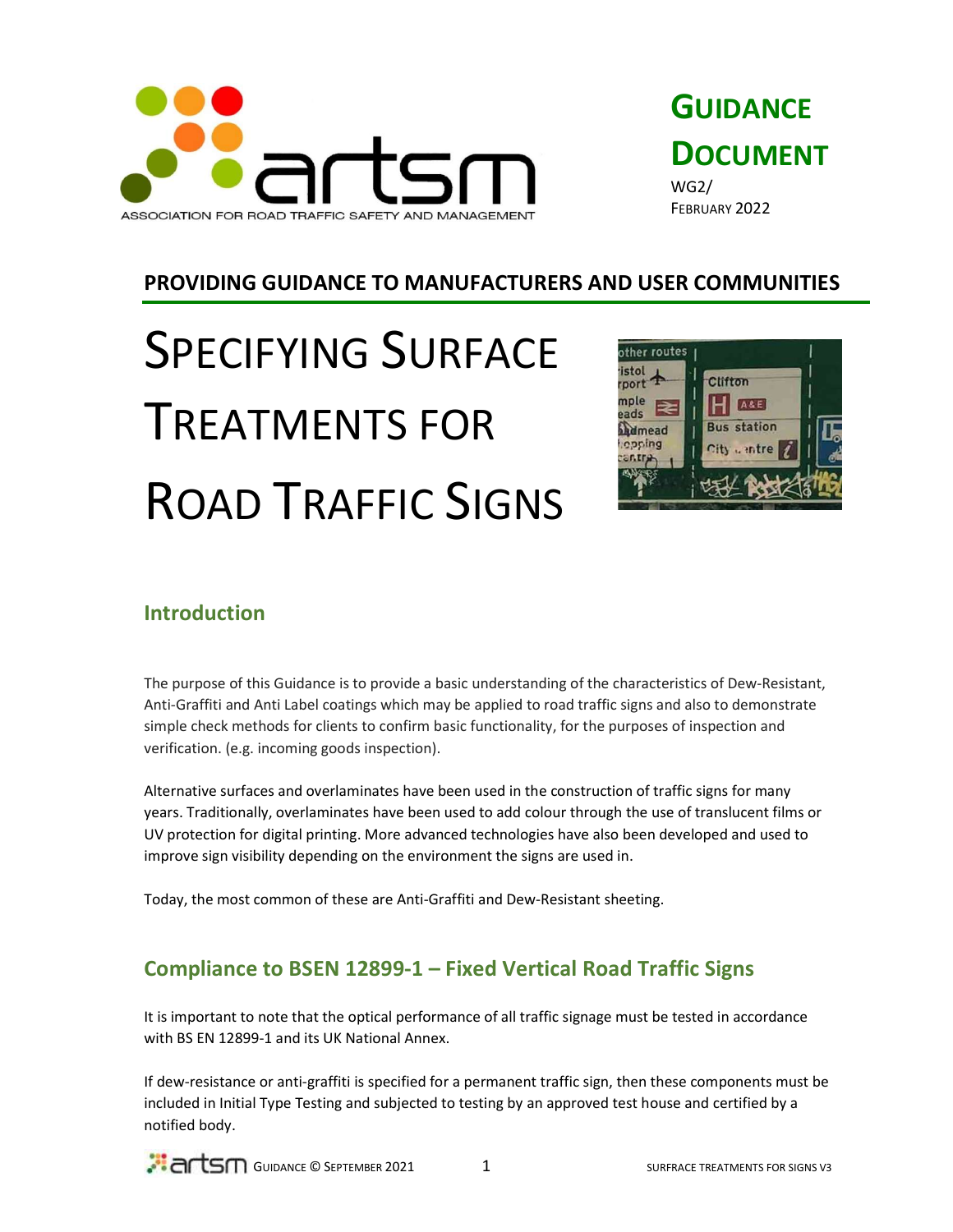This includes full retro-reflectivity and chromaticity testing before and after weathering.

The reasons for this are simple and quite understandable  $\rightarrow$  any coating or surface treatment of a sign can affect its optical properties. This can alter the retro-reflective properties of the sign and reduce its effectiveness.

Application of an untested third-party product may negate the product warranty, which is a critical component of traffic sign tenders and specifications.

It is advisable for purchasers to check the length of life warranty for overlay films, which may differ from that given for the signface material.

### Basic Information on resistance

Hydrophilic = Dew-Resistant Hydrophobic = Anti-Graffiti

The mechanism by which a material can become anti-dew or anti-graffiti is generally based on contact angles of water.

The contact angle of droplets determines the wettability of the surface  $\rightarrow$  the lower the contact angle, the more hydrophilic, while the greater the contact angle the more hydrophobic the surface. For dew-resistant films, this means that the droplets spread out over the surface of the sign, creating an even membrane of water. By contrast, droplets on anti-graffiti surfaces "bubble" up similar to droplets on non-stick frying pans.



#### As such, it is not possible for a material to be both dew resistant and anti-graffiti

#### How does dew reduce visibility?

Road signs are designed to reflect light back to their source, but certain factors and environmental conditions can make the signs appear less bright and harder to read. When water droplets obscure a sign, it becomes extremely dangerous for motorists, as they spend too long trying to view it rather than giving the road their full attention.

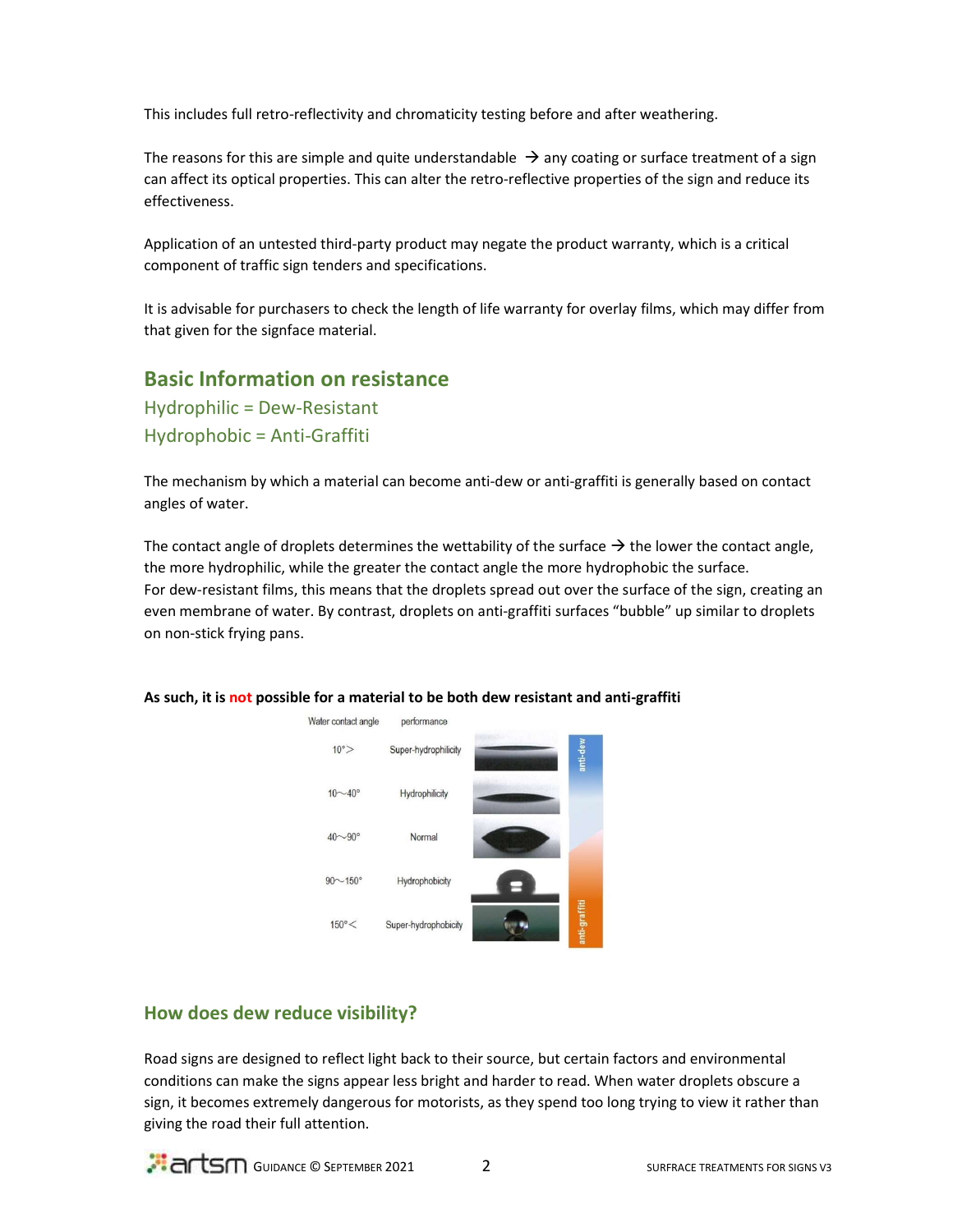These droplets form instantaneously during rainfall, and also in dew conditions.

Dew is formed when air passes over a cool surface, condensing into water droplets when the air can no longer hold the moisture. These droplets refract the light so that the reflected light is diverted away from the driver and results in a stark drop in visibility of the sign.



# Dew-Resistant Surface Treatment

## How to check for dew-resistance

While contact angles are used in manufacturing, it is not easy to verify the contact angles in the field. However, it is possible to verify the base functionality of dew resistant material on site using a simple water spray. This should immediately verify the functionality of the dew resistant material.

# Anti-Graffiti Surface Treatment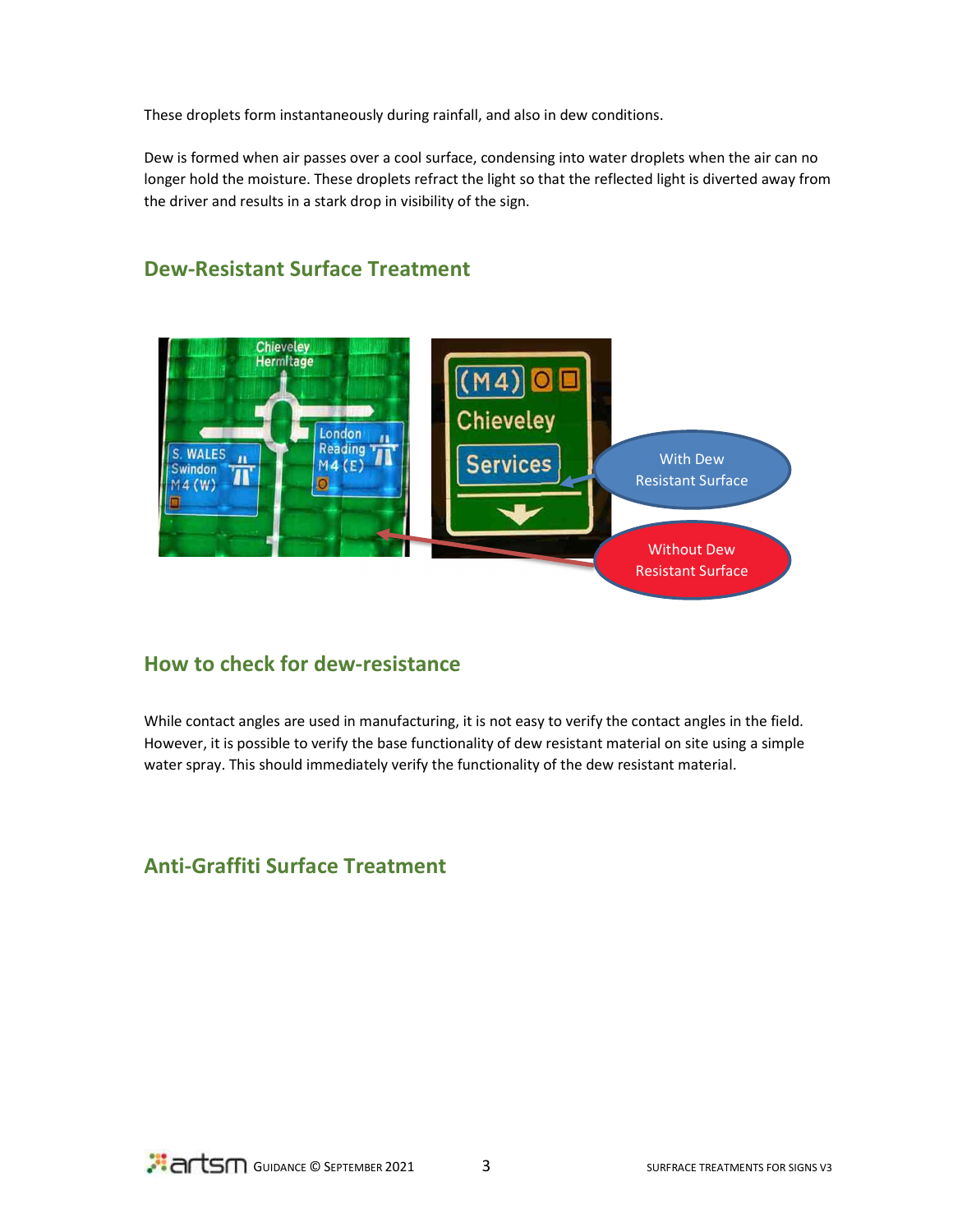

As discussed above, anti-graffiti signs are hydrophobic, similar to non-stick frying pans. Adhesives or inks find it hard to attach themselves to the surface and are easily removed. In practise, this means that posters, flyers, graffiti sprays, permanent markers can all be easily removed.

The effect of Anti-graffiti overlays has been well-demonstrated for over twenty years and it is often specified on signage, particularly in urban areas.



Anti-Graffiti surface treatments are also useful in temporary covering or blanking out signs when road layout changes.

This is a simple, instantaneous check that can be performed by anyone at any depot or point of receipt, or for routine checking and inspection on installed signs.

# How to check for Anti-Graffiti and Anti-Label Properties

Again, rather than checking the contact angle, which is not feasible to do on site, it is much more practical to check the functionality of the anti-graffiti.

Further, there are other technologies of Anti-Label surface treatments that employ different material textures.

Simple application of graffiti or a sticker, followed by removal in accordance with the manufacturer's instructions will instantly demonstrate the effectiveness and functionality of the surface treatment.

Again, this is a simple inspection, which provides instant results and verification of the product specification.

This can be done equally for new products arriving to site as signage already erected.

January 2022

ARTSM guidance documents are produced for advisory purposes to clarify official guidance, standards and legislation. They are published in good faith but without liability and should not be taken as definitive legal advice. This document is believed to be correct at the time of publication, but ARTSM cannot accept any responsibility for the consequences of any error, or if official guidance or legislative provisions change.

Copyright © 2022 Association for Road Traffic Safety and Management.